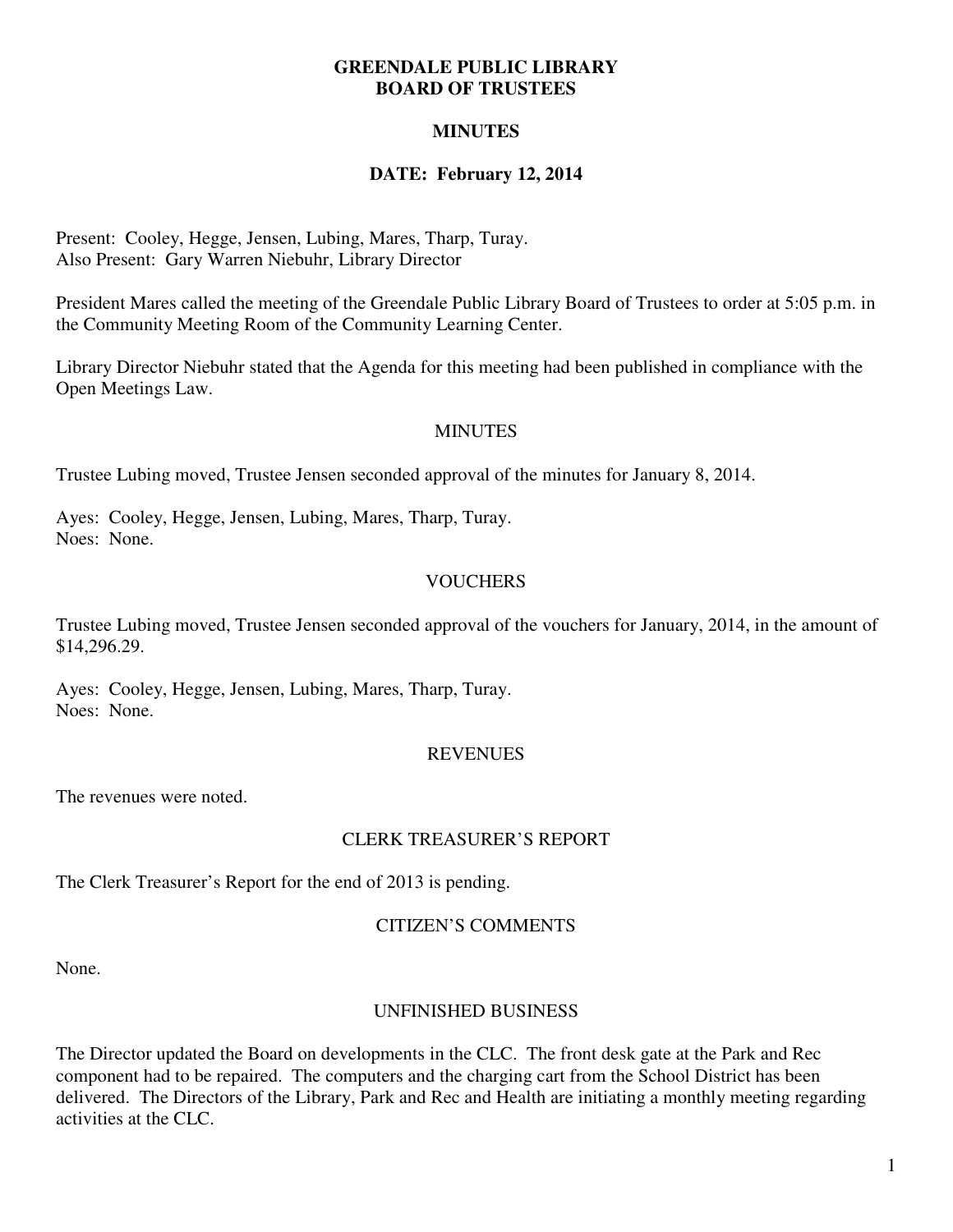A discussion was held on the use of the self-checkout component of RFID and a suggestion was made to increase visibility to the customers by adding signage.

The Planned Use for Unrestricted Funds report had no changes since the previous meeting other than the purchase of a printer for the youth area.

The Director reviewed the recently approved Greendale Public Library Foundation, Inc., Fund Raising Goals for 2014.

Trustee Lubing moved, Trustee Jensen seconded, a motion to send a letter of thanks to the Greendale Public Library Foundation, Inc., Board for their support of the Library.

Ayes: Cooley, Hegge, Jensen, Lubing, Mares, Tharp, Turay. Noes: None.

Trustee Cooley moved, Trustee Lubing seconded, a motion to approve the changes to the Library Board policies as presented.

Ayes: Cooley, Hegge, Jensen, Lubing, Mares, Tharp, Turay. Noes: None.

# NEW BUSINESS

The Director reviewed the Library Annual Report and the State Annual Report for the Board.

Trustee Cooley moved, Trustee Lubing seconded, a motion to approve the 2014 Library Annual Report and the State Annual Report as presented.

A discussion was held on the proposal to relocate the Norman Rockwell magazine cover collection and statute from the Reiman Visitor's Center to the CLC. The Board was interested and open to the concept.

# **CORRESPONDENCE**

The President signed a letter of thanks to the County Board for additional MCFLS funding for 2014.

#### PRESIDENT'S REPORT

None.

# DIRECTOR'S REPORT

As presented.

# GREENDALE PUBLIC LIBRARY FOUNDATION, INC., MONTHLY REPORT

None.